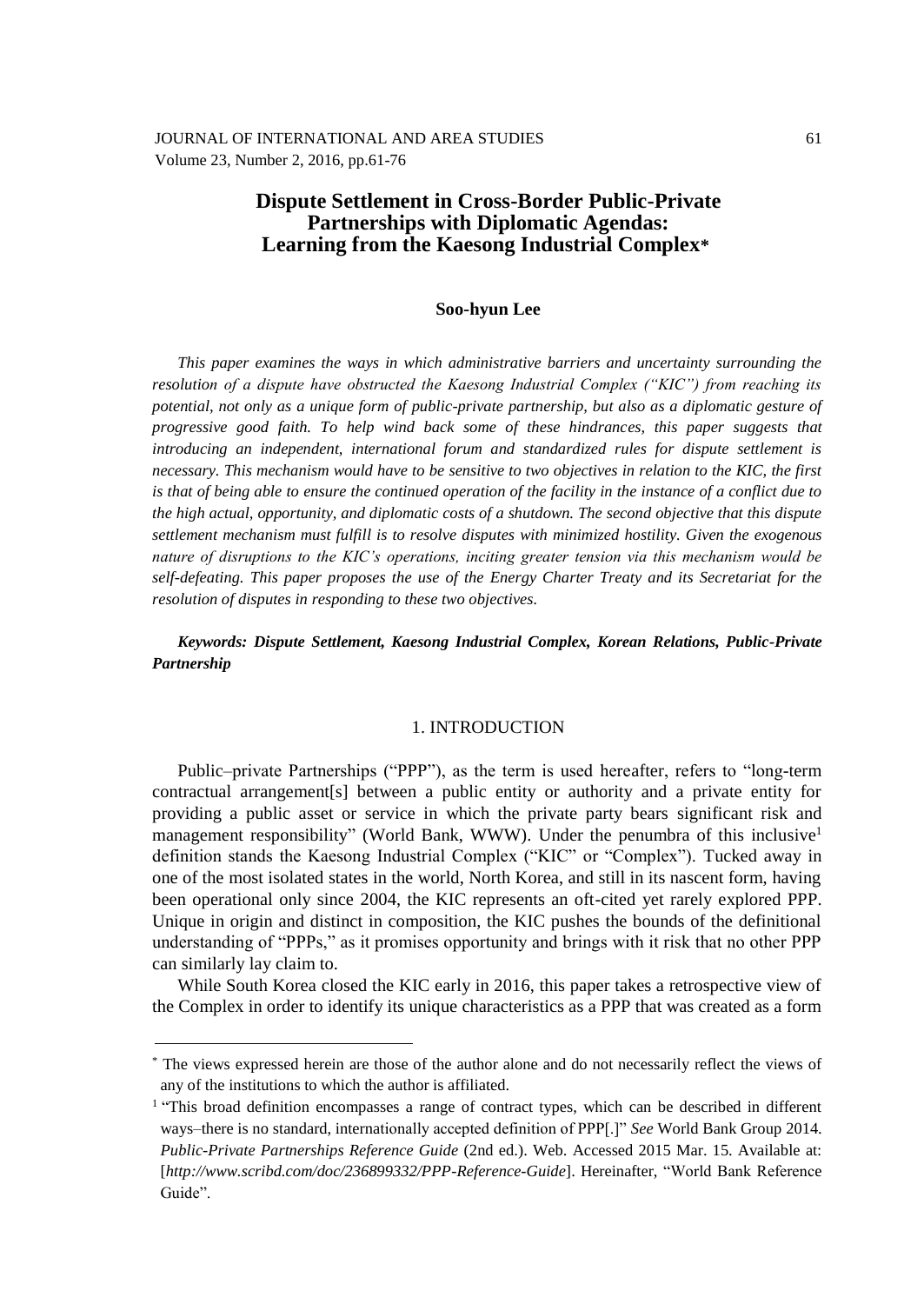of development assistance and diplomatic goodwill. In light of these characteristics, this paper suggests that in order maintain good relations, the KIC and PPP projects like the KIC must construct an independent dispute settlement mechanism that can cater to such specific characteristics. Given the cross-border and public interest nature of these projects, one such dispute settlement mechanism can be assessed as being successful within this specific scope of disputes if it accomplishes at least two objectives: (1) continued operation and (2) minimized hostility. This paper contends that the best way to accomplish such objectives while maintaining an effective dispute settlement mechanism is to model one such mechanism after that envisioned by the Energy Charter Treaty ("ECT"). After providing an overview of the KIC in Section 2 and diplomatic character of the KIC in Section 3, Section 4 identifies the specific compatibilities of the ECT with the KIC in the design of an ideal system of dispute resolution.

## 2. THE KIC: A PPP ON ITS OWN TERMS

At its core, the KIC is a joint business venture between North and South Korea (the "DPRK" and "ROK," respectively) that established a manufacturing complex in Kaesong, North Korea where South Korean firms employ North Korean labour to produce goods, which are exported abroad by using South Korea as an intermediary.

Whereas PPP projects generally arise following a procurement process where financing is secured through public bidding, $2$  the origin of the KIC was far less formal, reminiscent, rather, of something straight out of fiction. In 1998, Chung Ju-yung, the late founder of the South Korean corporate conglomerate the Hyundai Group, trekked to the DPRK capital, Pyongyang, bringing with him some 500 head of cattle as a gift for his North Korean counterparts (Lee, 2013: 7). At this meeting, he proposed a slew of inter-Korean economic cooperation projects, including the KIC (Lee, 2013: 4). Chung Ju-yung was born in the North prior to the division of the Korean Peninsula, and thus made this historic voyage to Pyongyang with the intention that his business propositions trigger rapprochement between the Koreas (Sullivan, 1998: WWW). Following Chung's passage into the North, in June of 2000, the two Koreas held their first-ever summit meeting, during which the two states formally agreed to, among other things, commencement of the KIC (Jun, 2013: WWW). The Complex became operational in 2004.

Party to this inter-Korean PPP is the DPRK government and, on the South's side, the Korea Land and Housing Corporation, a wholly owned entity of the ROK government, along with Hyundai Asan, a corporate arm of the Hyundai Group (Lee, 2013: 8). Thus, as PPPs contemplate only those contractual arrangements involving public and *private* entities, the KIC qualifies as such because it involves, not only Seoul and Pyongyang, but also a private actor, Hyundai Asan.

Though its origin and composition are unconventional, the mechanics of the KIC are quite simple: South Korean firms ship raw materials to their subsidiaries based at the KIC; under South Korean managerial leadership, North Korean workers manufacture those raw materials into consumer goods; thereafter, those labour-intensive products are shipped back

<sup>2</sup> *See generally* Public-Private Partnership in Infrastructure Resource Center, *Procurement Processes and Bidding Documents*, PPP OVERVIEW (last visited Mar. 15, 2015), http://ppp.worldbank.org/ public-private-partnership/overview/practical-tools/procurement-bidding.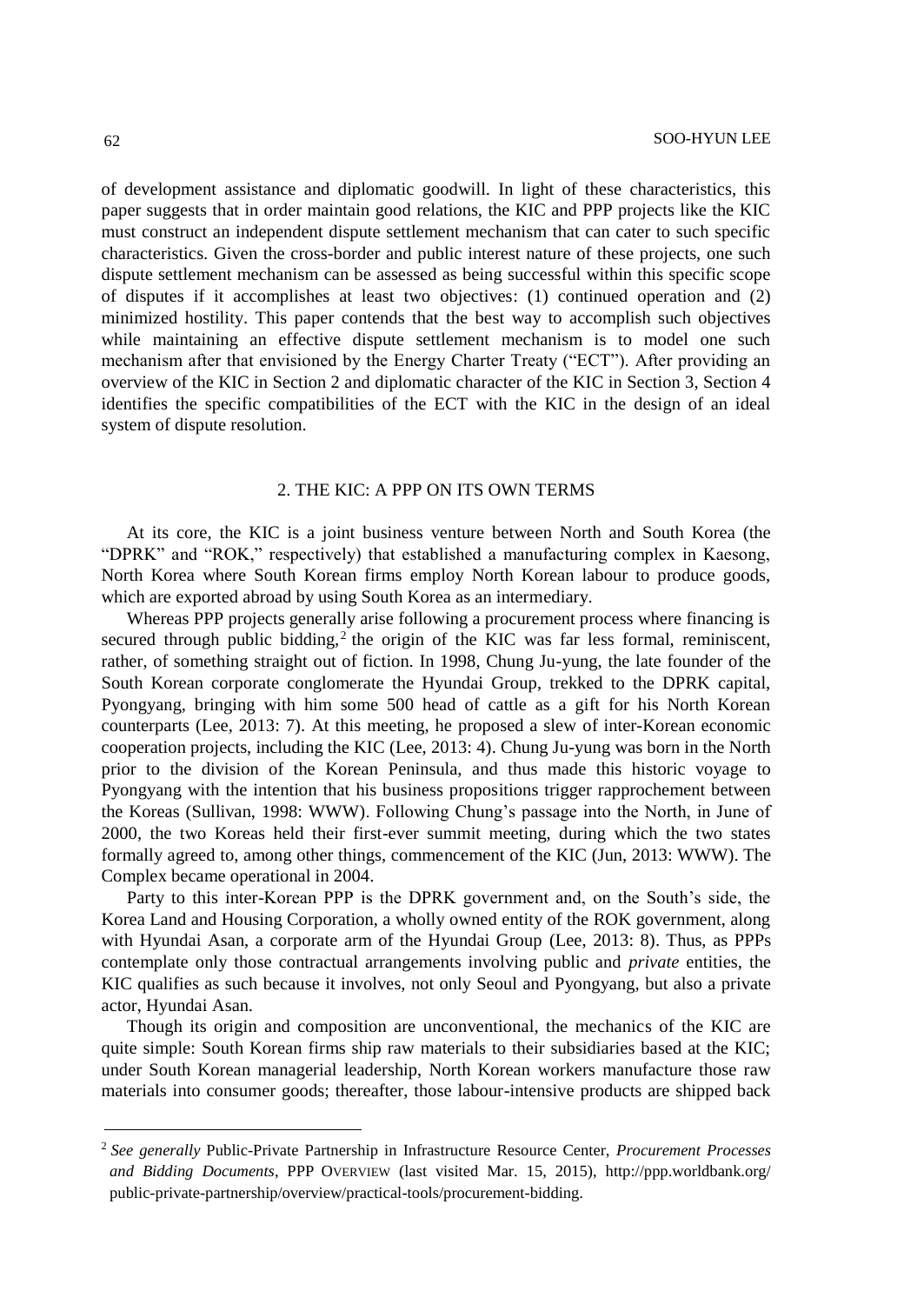

**Figure 1.** Geographic Location of the KIC

Source: AFP (Agence France-Presse), 2013

to South Korea for retail sale domestically or export abroad.<sup>3</sup> As of December 2014, the KIC served as host to approximately 120 South Korean firms employing around 53,000 North Korean workers (Jun, 2013: WWW).

For all PPPs, "the private party is accountable for project finance, and bears significant risk and management responsibility" (World Bank, 2014: 14). In the case of the KIC, while North Korea provides the land and workers, the pseudo-private party, South Korea, supplies virtually everything else (Jun, 2013: WWW). South Korea provisions the raw materials and intermediate goods required for production, manages the electricity, water, gas, and waste management services at the manufacturing facilities, and provides transportation for the North Korean workers in and around the KIC (Lee, 2013: 12). Most of all, Hyundai Asan, in 2002, paid North Korea \$12 million USD for the land rights to the Kaesong site (Nanto, Manyin, and Mark, 2011: 11).

"A central characteristic of a PPP contract is that it 'bundles' together multiple project phases or functions" (World Bank, 2014: 18). The KIC was constructed according to a multiphase "Master Plan," pursuant to which the first phase, initiated in 2002, called for construction of 800 acres in the Industrial Zone that would host 300 ROK firms employing 100,000 DPRK labourers. The second phase contemplates the development of an additional 1,200 acres, and, by the conclusion of the third and final phase, the KIC will be comprised of 4,800 acres, 1,500 South Korean businesses, and 350,000 DPRK workers (Nanto, Manyin, and Mark; 2011: 7). Though the development of the KIC has, to-date, lagged behind the ambitious 3-phase Master Plan, the Complex has nonetheless achieved marketable success.

<sup>3</sup> *See* Kim, Ho Cheol. 2008. "Does Annex 22-B of the Proposed United States-Korea Free Trade Agreement Contemplate and Allow for Trade with Respect to North Korea." 40 GEO. J. INT'L L. 67: pp. 72-76 (discussing stages of production at the KIC). Only approximately 10 percent of KICmanufactured products are exported to third-party countries; rather, the majority are consumed in South Korea, where they received, under ROK law, exemption from duties.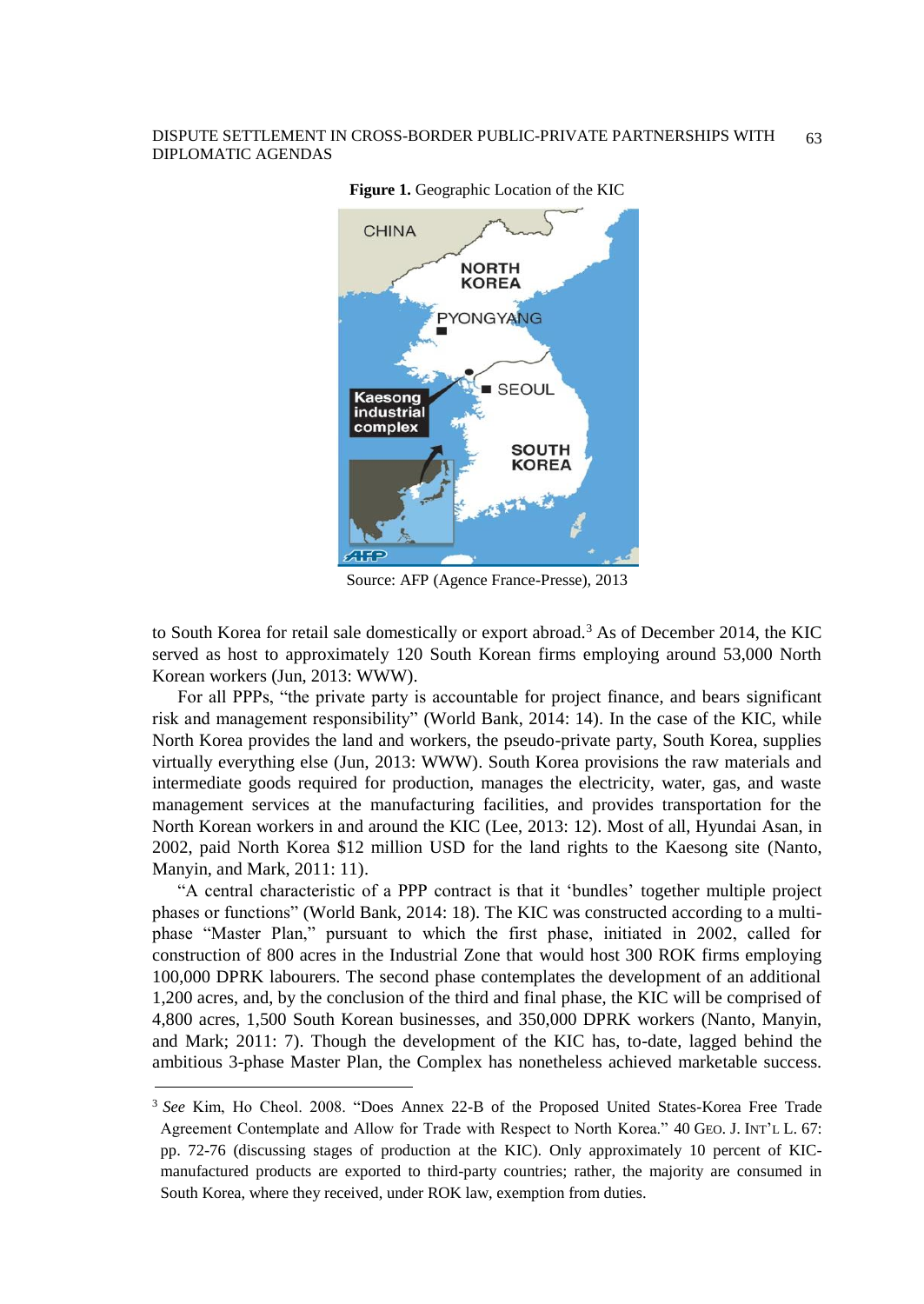In 2013, the KIC, boasting an operation rate at around 85%, reached a cumulative production volume of \$2.2 billion USD per annum (Ministry of Unification, 2014: 78).

From these operations, North Korea earns around \$100 million annually, principally, in the form of real estate leasing fees, social insurance taxes, and, most notably, DPRK workers' wages. Wages are paid by the ROK firms directly to the North Korean government, which then subsequently redistributes said wages to the labourers in local currency. The DPRK regime, thus, collects much-needed foreign exchange from this joint venture (Gwertzman and Noland, 2013: WWW). For the South, it benefits from the PPP by way of access to a cheap labour force; North Korean workers at the Complex earn but around \$63.30 USD per month (Hyundai Asan, WWW). Further, the ROK government has provided South Korean firms political risk insurance, low-interest loans, and highly favourable corporate tax rates of 10 to 14 per cent, which constitutes only half of what firms doing business in South Korea are normally subject to (Nanto, Manyin, and Mark; 2011: 6, 12). 4

Beyond, however, merely providing the DPRK with hard currency and the ROK with cheap labour, the KIC provides the North with commercial infrastructure, and, the South, an avenue for inter-Korean engagement. Regarding the former, construction of the KIC has brought supporting infrastructure to the North, all of which has been financed exclusively by the South. South Korea has constructed at the KIC a job training centre, waste treatment plant, and electricity substation. Further, in a country where energy security is at a premium, per the KIC, the (South) Korea Electric Power Corporation connected North Korea to a South Korea-based 100,000 kilowatt power-transmission line that sends high-voltage electricity to the North (Nanto, Manyin, and Mark; 2011: 7). The two sides have also announced plans to implement a rail line across the demilitarized zone ("DMZ"), which, if completed, will connect the KIC directly to South Korea. The implementation of such infrastructure has enabled the North to attract foreign investment coming from outside the Korean Peninsula.<sup>5</sup>

|                                                      | End 2005 | End 2006 | End 2007           | End 2008  | End 2009  | End 2010  |
|------------------------------------------------------|----------|----------|--------------------|-----------|-----------|-----------|
| No. of South Korean<br><b>Manufacturing Firms</b>    | 11       | 15       | 65                 | 93        | 118       | 121       |
| Approx. No. of North Korean<br>Workers               | 6.000    | 11.000   | 23,000             | 39,000    | 42,000    | 47,000    |
| Approx. No. of South Korean<br>Workers               | N/A      | 700      | 800                | 1.500     | 960       | ~100      |
| <b>Annual Production Value</b>                       | \$15mn   | $$74$ mn | \$185mn            | $$250$ mn | $$256$ mn | $$323$ mn |
| Exports to $3rd$ Countries (ie., not<br>South Korea) | N/A      | \$20mn   | \$40 <sub>mn</sub> | \$36mn    | $$29$ mn  | $$37$ mn  |
|                                                      |          |          |                    |           |           |           |

**Table 1.** The KIC, by the numbers. Source: South Korean Ministry of Unification

<sup>4</sup> Further, the KIC corporate tax is exempted for five years following the first fiscal year that a company generates profits and a 50 percent deduction thereafter for the ensuring three years.

<sup>&</sup>lt;sup>5</sup> In June of 2014, it was reported that a German firm, specializing in industrial needle making, opened a sales offer at the KIC. Kwaak, Jeyup S. *German Firm to Open Sales Office Inside North Korean Complex*, WALL STREET JOURNAL (June 10, 2014), http://blogs.wsj.com/korearealtime/2014/06/10/ german-firm-to-open-sales-office-inside-north-korean-complex/.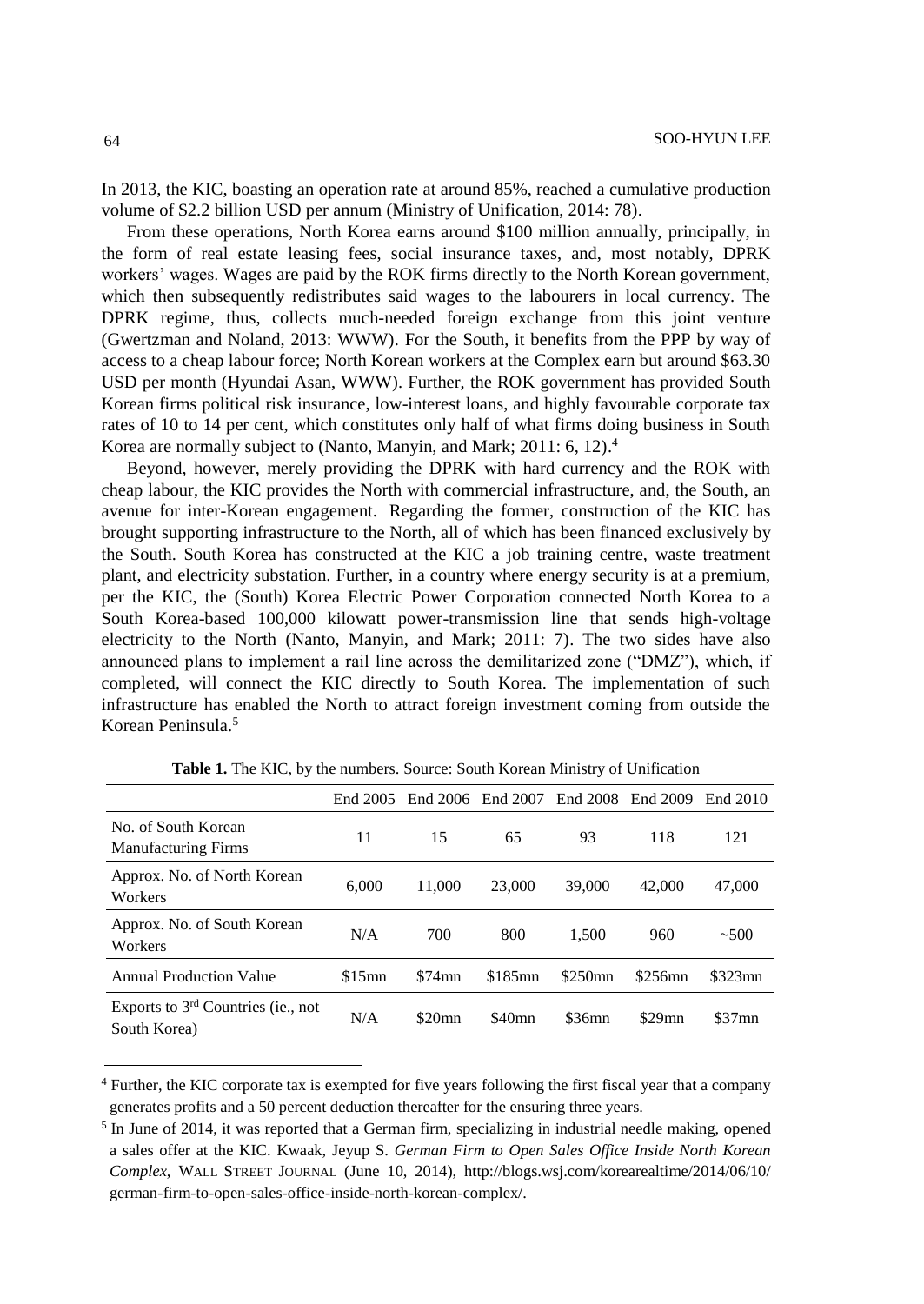South Korea, on the other hand, though serving as the private entity to this PPP, has nonetheless been motivated largely by extra-financial considerations. As is well-documented, since the division of the Peninsula in 1953, inter-Korean relations have been profoundly turbulent, marked by bellicose rhetoric, unpredictable acts of armed aggression, and unstable relations in general. The Korean War concluded with an armistice, not a peace treaty, and thus the two states remain technically still at war. The KIC, however, has emerged from this context as a sustainable vestige of détente on the Peninsula. As the "centrepiece of North/ South economic cooperation," (Gwertzman and Noland, 2013: WWW) the KIC has constituted approximately three-fourths of all trade between the two Koreas, and it has endured even when other avenues of inter-Korean economic engagement have faded.<sup>6</sup> As such, Kaesong presents a viable channel for achieving liberalization and market reform in North Korea and diplomatic breakthrough between Seoul and Pyongyang (Nanto, Manyin, and Mark, 2011: 1-5).

The significance of the KIC as a PPP, therefore, transcends mere dollars and cents. As one study has explained,

*At its narrowest sense, the KIC is a business venture in which participants are seeking profits and business advantages…At a somewhat wider set of interests, the KIC provides a channel for rapprochement between the DPRK and South Korea…as a confidence-building measure between two countries…At a still wider set of interests, the KIC may be the proverbial camel's nose under the tent in attempts to reform, liberalize, and modernize the North Korean economy* (Nanto, Manyin, and Mark, 2011: 15-16).

Indeed, China's economic liberalization was triggered, in part, by installation of special economic zones ("SEZ") that granted foreign investors access to Chinese markets and, likewise, Chinese society exposure to the outside world. In total, the KIC "represents an opportunity to build a more stable foundation for inter-Korean relations that could underpin the ability to address deeper and longer-term issues critical for the security and prosperity of both Koreas" (Babson, 2013: WWW).

While the KIC is divergent from typical PPP models, its mechanics are more of a combination of different types rather than a completely outlying model. The United Nations Economic and Social Commission for Asia and the Pacific (UNESCAP) identified five models of PPPs (UNESCAP, 2008: WWW). based on the distribution of two factors between the public and private sectors: (1) investment or the ownership of private capital assets and (2) the assumption of risk, responsibilities associated with the investment, and duration of contract.

The KIC resembles a combination of three PPP models: management contract, turnkey, and private ownership. In a management contract model, the public sector retains ownership over the facility and employs private contractors for operations. In the case of the KIC,

<sup>&</sup>lt;sup>6</sup> In addition to the KIC, another Hyundai-brokered inter-Korean initiative was the Mt. Kumgang tourism venture, which allowed South Korean nationals to travel to North Korea. In 2008, however, the program was indefinitely suspended after a South Korean female tourist participating in the program was fatally shot by a North Korean soldier, for allegedly having entered a prohibited area at the Kumgang resort. Bong-jo, Rhee. *Tours to Mt. Kumgang Should be Resumed*, KOREA FOCUS (July 12, 2012). Available at: [*http://www.koreafocus.or.kr/design2/layout/content\_print.asp?group\_id= 104183*].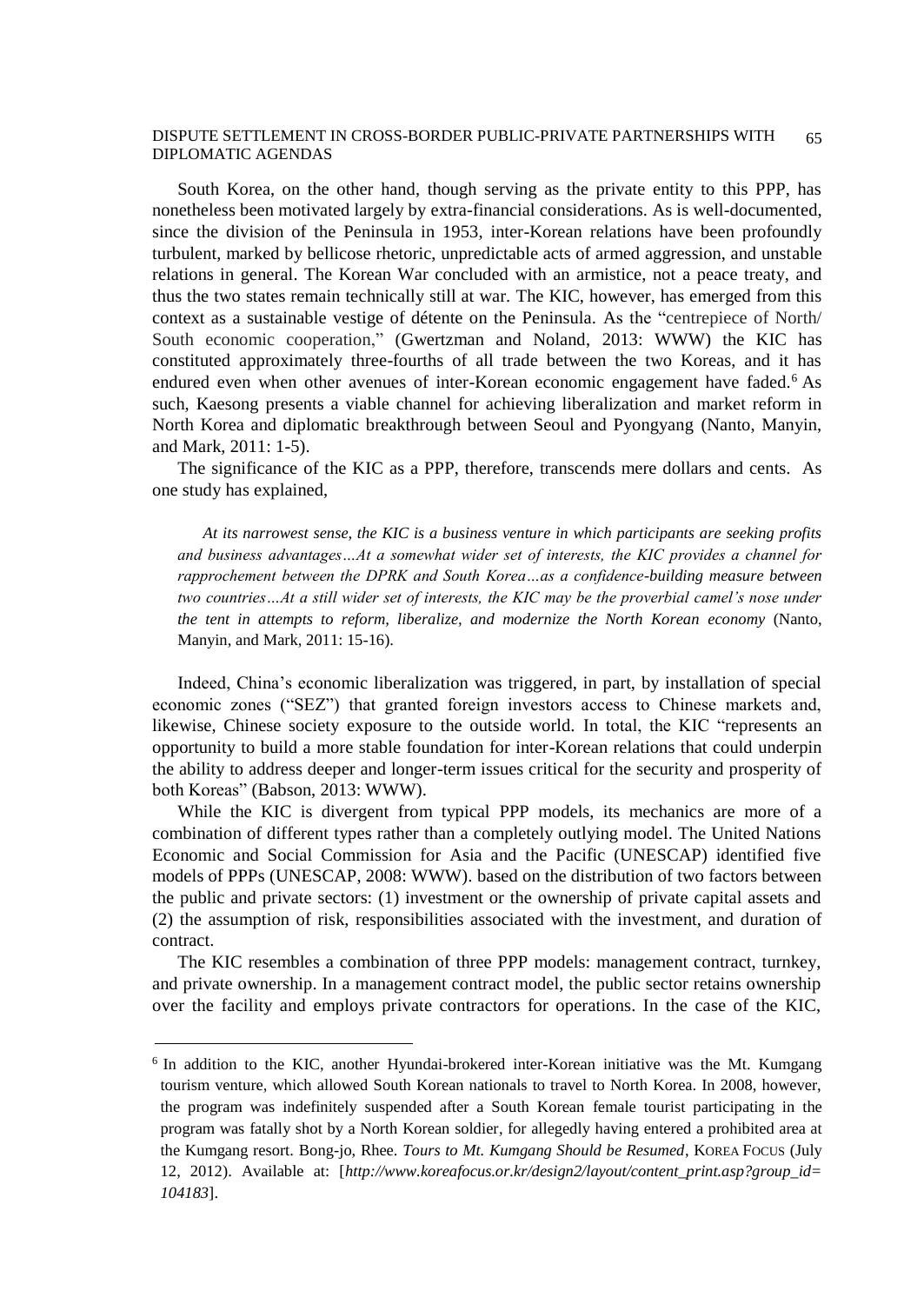

**Figure 2.** Basic features of PPP models with KIC-type PPP, Source: Author based on UNESCAP.

however, labour is managed by the Central Special Development Guidance Bureau, a part of the DPRK government, and equipment is procured and maintained by the Inter-Korean Cooperation District Policy Planning Division of the Ministry of Unification, Republic of Korea. Individual firms from the private sector then engage into a Build-Own-Operate (BOO) arrangement with Kaesong Industrial District Management Committee, a special purpose vehicle. These individual sponsors receive the revenue from the sale of their goods and services to their users while paying the costs of production to the public entities that manage labour and the KIC itself. The construction of the KIC also presents aspects of a turnkey, or Design-Build, arrangement with the private sector, in this case two entities: the Hyundai Asan Corporation and the Korea Land and Housing Corporation. While these entities receive further explanation in the next section, it is important to note that while the KIC is a unique PPP, which as this article argues is caused by the diplomatic intent of the KIC, it is an amalgamate of different PPP categories.

While the prospective benefits of the KIC extend beyond those traditionally implicated by PPPs, so, too, however, are its risks. When the Complex first opened, the Hyundai Research Institute estimated that, upon the KIC reaching full operational capacity, the North stood to gain an astounding \$9.55 billion USD over the course of a nine-year period (Nanto, Manyin, and Mark, 2011: 12). Although it remains uncertain whether the KIC will ever fully develop according to the aforementioned 3-phase Master Plan, the DPRK government – by way of tax assessments, labourers' wages, and real estate fees – has already accrued substantial funds from the joint venture. Considering that the North neither paid any monies for, nor contributed any assets to, the Complex, all hard currency derived therefrom constitutes pure profit for the DPRK.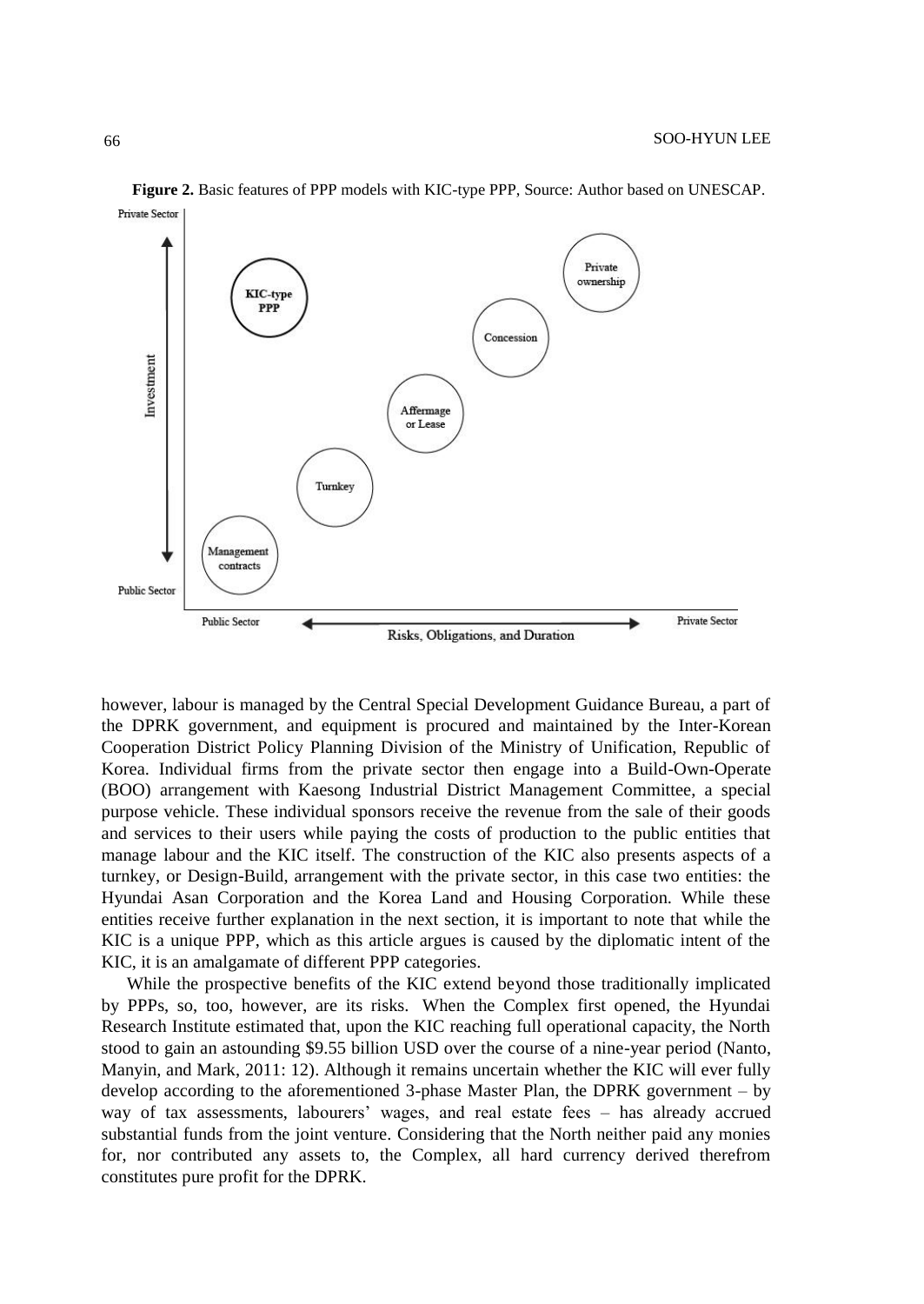

**Figure 3.** Productivity at the KIC

l

In contrast to certain political aid, revenues earned from the KIC come with no conditions attached; neither the ROK government nor Hyundai Asan impose restrictions on how the North spends what it gains from this business venture. Consequently, the KIC enables hundreds of millions of dollars in unchecked capital to flow to a state that, in direct contravention of international law, has relentlessly pursued a nuclear weapons program and proved itself willing to commit unprovoked acts of armed aggression within the Northeast

Asia theatre.<sup>7</sup> Income is fungible, and thus, as the Complex's operations expand, more unchecked capital will accrue to the North, thereby increasing the risk that the otherwise bankrupt DPRK state will become capable of funding its nuclear ambitions. <sup>8</sup> This PPP, therefore, has triggered concern that the KIC is arming – by funding – the enemy.

While it is admittedly unclear how much, if any, of the KIC-derived revenues are being funnelled by the North to its nuclear weapons program (Nanto, Manyin, and Mark, 2011: 18),

Source: South Korean Ministry of Unification

<sup>7</sup> In Spring of 2010, North Korea, in an unprovoked act of armed aggression, sank a South Korean navy vessel near the Northern Limit Line. This resulted in the death of ROK sailors on board. Then, just months later, in November of 2010, North Korea shelled South Korean island Yeongpyeong. *See generally* Scott Snyder and See-won Byung*, The Northeast Asian Response to North Korea's Provocations*, The Rusi Journal Vol. 156 No. 2 (2011), *available at* http://asiafoundation.org/ resources/pdfs/201104SnyderandByun.pdf.

<sup>8</sup> *See* Nanto, Manyin, and Mark (2011) at 18 (noting that "anything that increases revenue to the Pyongyang regime has the potential to contribute to the DPRK's military (including its missile and nuclear program"). Some have posited that the DPRK's nuclear program, per the country's "military first" policy, is assured funding from the government independent of the Complex, thereby intimating that the KIC will enable North Korea's nuclear ambitions. *See id*. It is, however, irrefutable that the extra capital injected into the DPRK by way of the KIC advances the prospect of a nuclear North Korea (by affording the impoverished state with monies it otherwise would not have).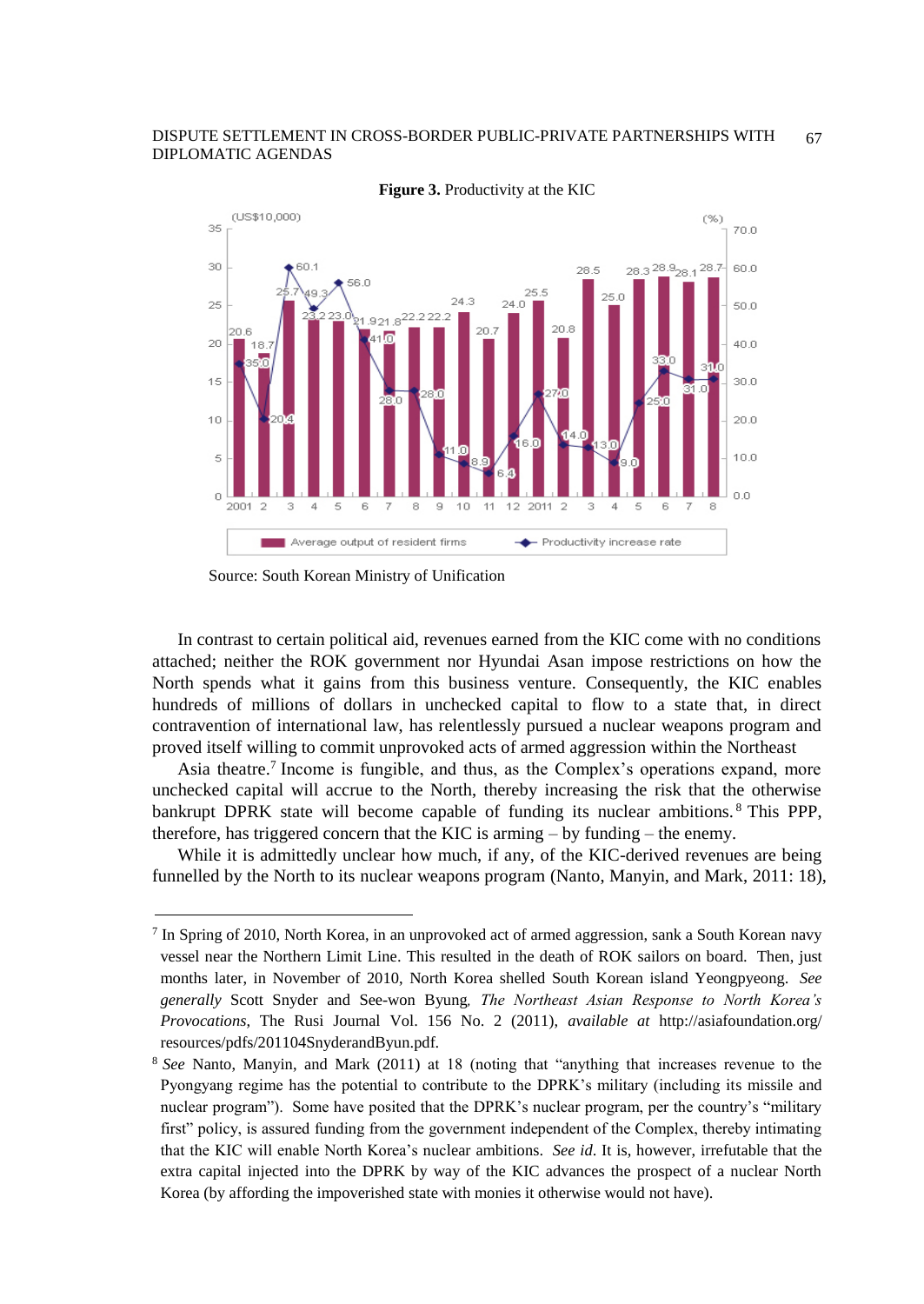it is precisely the uncertainty surrounding whether this PPP is indirectly financing the DPRK's path to nuclear statehood that is most troubling. Consequently, it is actualization of the benefits promised by the KIC that precipitates manifestation of its gravest risks.

### 3. THE DIPLOMATIC NATURE OF THE KIC

The brief introduction to the KIC set forth above is indicative of the complicated social, political, and historical dimensions of an ambitious project started nearly 20 years ago. The characteristics of the KIC are fairly unique insofar as PPP projects are concerned in that it brings together what one may see in cross-border energy projects with diplomatically oriented official development assistance. Whether a KIC-type project can be adopted elsewhere in different contexts would depend on extrapolation that is beyond the scope and capacity of this study, but this study highlights circumstances of the KIC as a form of crossborder infrastructure that began, to some extent, as a diplomatic gesture.

Before, however, considering the unique characteristics of the KIC, an important question to ask is whether the Complex is an isolated phenomenon or if it is replicable elsewhere. The extent to which a shared culture, history, and language between North and South Koreans enables successful operation of the KIC must be seriously considered. In a light-hearted documentary broadcasted by the Korea Broadcasting System (KBS), employees appeared to have many opportunities to bond and that there exists a sentiment of mutual interest and comradery.<sup>9</sup> Yet, while a shared language may help reduce communication breakdown, these linkages may no longer play a prominent role in the productive aspect of the Complex. The future value of the Complex, if refined and implemented correctly, may make it and similar projects a staple strategy in empowering growth through economic cooperation rather than the traditional sender–recipient state dynamic implicit to most development aid.

A defining aspect of the KIC is a high level of government involvement. Figure 5 illustrates the organizational structure of the Complex. This high level of involvement reflects the highly political nature of the KIC, granting controls to both States that would be otherwise be unimaginable in an infrastructure project with commercial motivations. The original PPP may have been between South Korea and two entities, Hyundai Asan and the Korean Land and Housing Corporations, but after the Complex came into operation, both the South and North Korean governments entered into another PPP with the Kaesong Industrial District Management Committee (KIDMAC), which is a private enterprise registered in both countries that acts as a special purpose vehicle (SPV).

While this is quite unique in and of itself, the ongoing levels at which each government is involved is also another notable divergence. This may be because the KIC originally started as a way to improve inter-Korean relations, meaning that ongoing tensions between the two countries and changes in world power balances ultimately made the KIC less of a development project and more into a mutual guarantee. This guarantee was premised on the rationalism suggested in economic transactions – in this case, the promise of wealth to North Korea and human capital for South Korean firms.

Yet the ongoing involvement of the governments has been more about power struggle in an ongoing rivalry between the countries and not so much intended to improve the economic performance of the KIC.

<sup>9</sup> The documentary can be viewed on YouTube at [https://www.youtube.com/watch?v= hE8qYX7zVGc].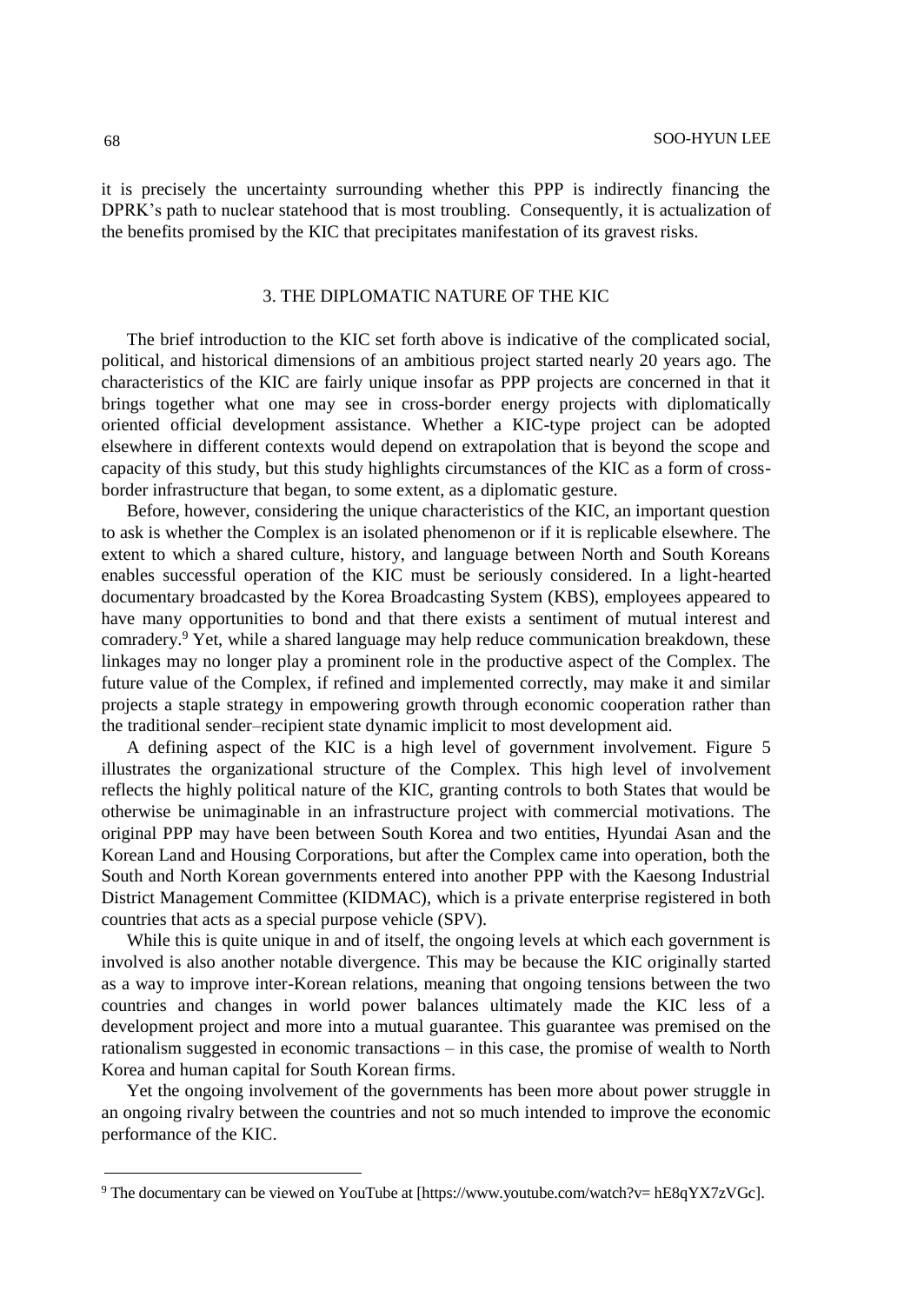

### **Figure 4.** Organizational Structure of KIS

Source: Kaesong Industrial District Management Committee (KIDMAC)

Thus, it resulted in the faltering performance of the Complex and stunted growth in its potential. Recommendations by the Hyundai Economic Research Institute in its 10 year evaluation of the KIC corroborated this conclusion, identifying the need to separate economics and politics in the operation of the Complex. Politicization resulted, and will continue to result, in the deterioration of investor confidence as well as diminished efficiency for existing firms. Examples include various incidences where, when in response to political conflict, the North prevents its workers from getting to the Complex or the South chooses to shut down all operations completely. At the time of writing, the most recent incident was the unilateral increase of wages for North Korean employees by their government, inciting resistance from South Korean firms.<sup>10</sup>

While the KIC presents unique characteristics as a PPP, in terms being a form of crossborder infrastructure with development assistance motives, the Complex yet again presents fascinating aspects warranting further study. South Korea as the Sender State does not profit from its continued involvement in the KIC. Rather, one could say that it is losing potential sources of tax revenue by providing special subsidies and tax deductions for firms operating inside the Complex. North Korea, as the Recipient State, as most of the employees inside the Complex are North Korean, benefit from the arrangement in many dimensions, including knowledge transfer, access to exchangeable currencies, and increased gross national income. In this way, as an ODA project, the Complex's economic productivity over its years of operation is clear, as represented in Figure 6. Beyond productivity, the role of the KIC as a platform for exchange between the North and the South, as represented in Figure 7, cannot be overlooked. However, before the KIC can fully realize its potential, the government must be able to strike a delicate balance in how deeply involved it wants to be. The level of involvement does have consequences such as lost profits.

<sup>10</sup> The website "North Korean Economy Watch" has been monitoring coverage on this incident. [http:// www.nkeconwatch.com/category/dprk-organizations/state-offices/bureau-of-special-zone-development/ kaesong-industrial-district-development-committee/]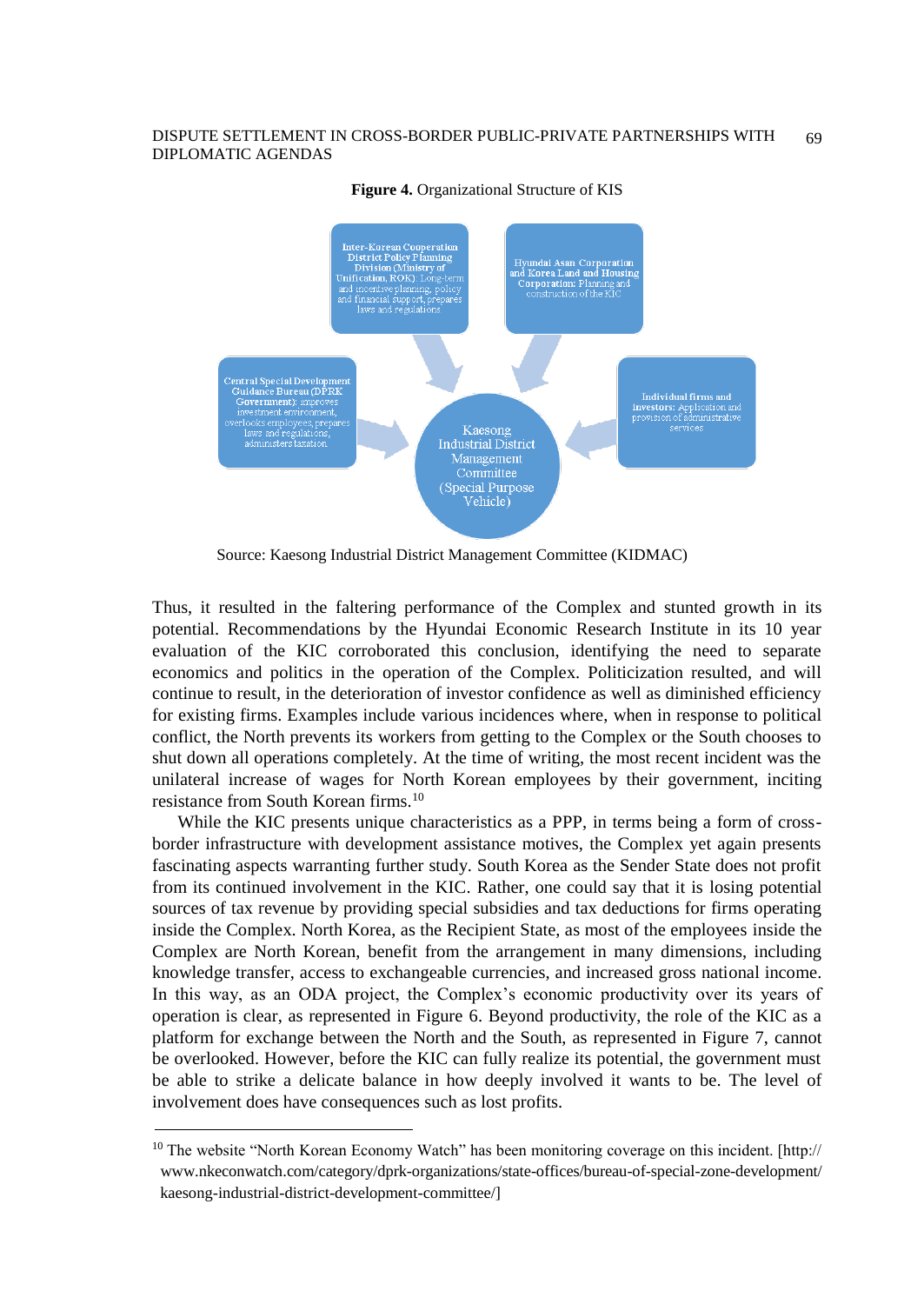

Figure 5. Annual Output of KIC (in 10,000USD), Source: Hyundai Research Institute (2014)<sup>11</sup>

**Figure 6.** KIC and Total % of Inter-Korean Trade (in million USD)



Source: Hyundai Research Institute (2014)

l

This is vividly illustrated in Figure 6 where there is a huge drop in output in 2013 when a political dispute occurred.

Conversely, the government cannot remain entirely detached in a project like the KIC, as it must continue to play a crucial role in the settlement of disputes. The application of national arbitration law may not always be appropriate for disputes at the Complex, especially because it involves conflicting laws, public interest considerations, as well as

<sup>&</sup>lt;sup>11</sup> Hyundai Research Institute. "10 Year Assessment of and Development Proposal for Operating the Kaesong Industrial Complex" (in Korean). *VIP Report* 14-44 (Issue 595). Web. 2014 December 8. Accessed 2016 December 29. Available at: [http://hri.co.kr/board/reportView.asp?firstDepth= 1&secondDepth=2%20&numIdx=24476].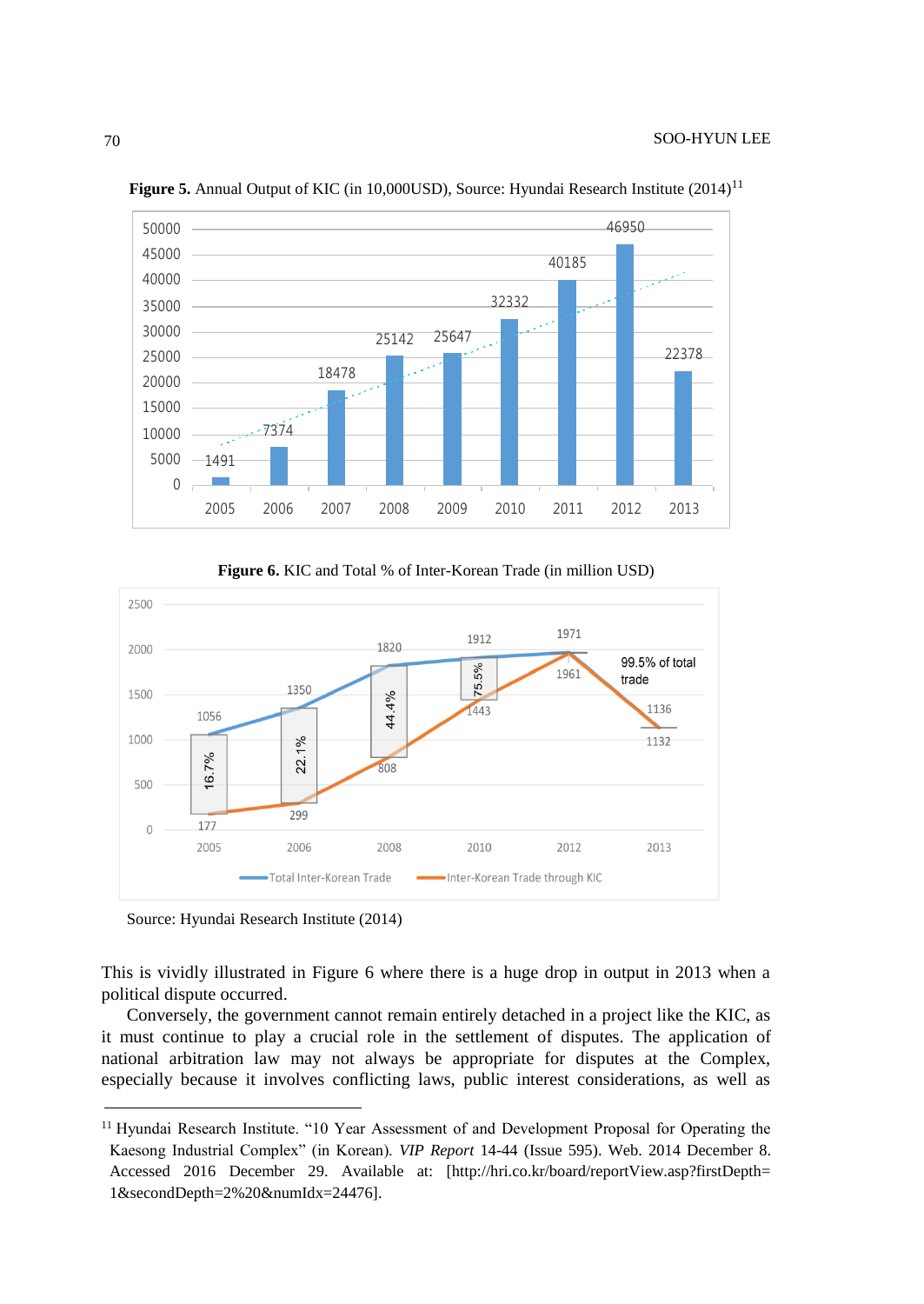technical aspects that may go beyond the competency of the courts of a single State.

### 4. DISPUTE RESOLUTION IN KIC TYPE PROJECTS

Given both the unique characteristics of the KIC as well as the diplomatic intention of the Complex, establishing an independent method of dispute resolution is essential to not only the operation of the KIC, but also potential to future considerations including reproduction of such projects in other contexts. The settlement of disputes in projects like the KIC should prioritize two goals: (1) continued operation and (2) minimized hostility. The importance of pursuing these goals in creating a DSM is enshrined in the very reasons why PPPs can be helpful methods to boost socioeconomic development. In economies like that of North Korea where there is highly limited domestic resources available for financing (DRAF) or can benefit greatly from the efficiency and technology of private sector entities, such cooperation can help to develop the infrastructure necessary to stimulate economic growth while engaging in modern market practices. When PPP projects involve the public interest, such as the construction of public transportation, ongoing disputes that halt operations can result in private sector entities withdrawing from the project or even scintillate hostilities that may drive away other potential partners. For these reasons, ensuring that the KIC and other projects like it or in similar circumstances continue to operate smoothly and do not drive away potential private sector entities interested in PPPs is of certain significance.

While the KIC has its own set of regulations for the settlement of disputes, the mechanisms in place to enforce such procedures have questionable reliability and independence, partly due to political reasons. These regulations include the exhaustion of other measures, namely reconciliation and expert adjudication, before proceeding into arbitration. This applies to all disputes that arise in the complex, including labour and insurance claims. Investment disputes not settled through alternative dispute resolution are referred to the North-South Commercial Arbitration Board, which is composed of four arbitrators, two from each country (ROK Ministry of Unification, 2015). While many of the procedures surrounding dispute resolution at the KIC follow international standard practice in writing, Chapter 5, Article 16 of the "Commercial Dispute Resolution Agreement" states that, while under normal circumstances arbitral awards will be enforced, "special circumstances" may nullify an award and those circumstances are defined by the North-South Commercial Arbitration Board. Yet the role of this mechanism during the shutdown of the Complex in December 2008, April to September 2013, and early 2016 was insignificant, presenting additional variable costs for each day of potential production halted, compounding the fixed costs for firms at the KIC. This can be interpreted as a form of expropriation, which is a claim that Korean firms may not pursue, but is certainly within the realm of possibility with international enterprises, which enjoy not only the tax benefits of Kaesong, but also the privileges and rights of the investor granted by South Korean law.

Given the unique objectives of dispute resolution for the KIC and projects of similar characteristics, the Energy Charter Treaty presents valuable insights that may be useful as a reference. The remainder of this section identifies portions of the ECT that are especially applicable to the KIC in achieving the two objectives identified above.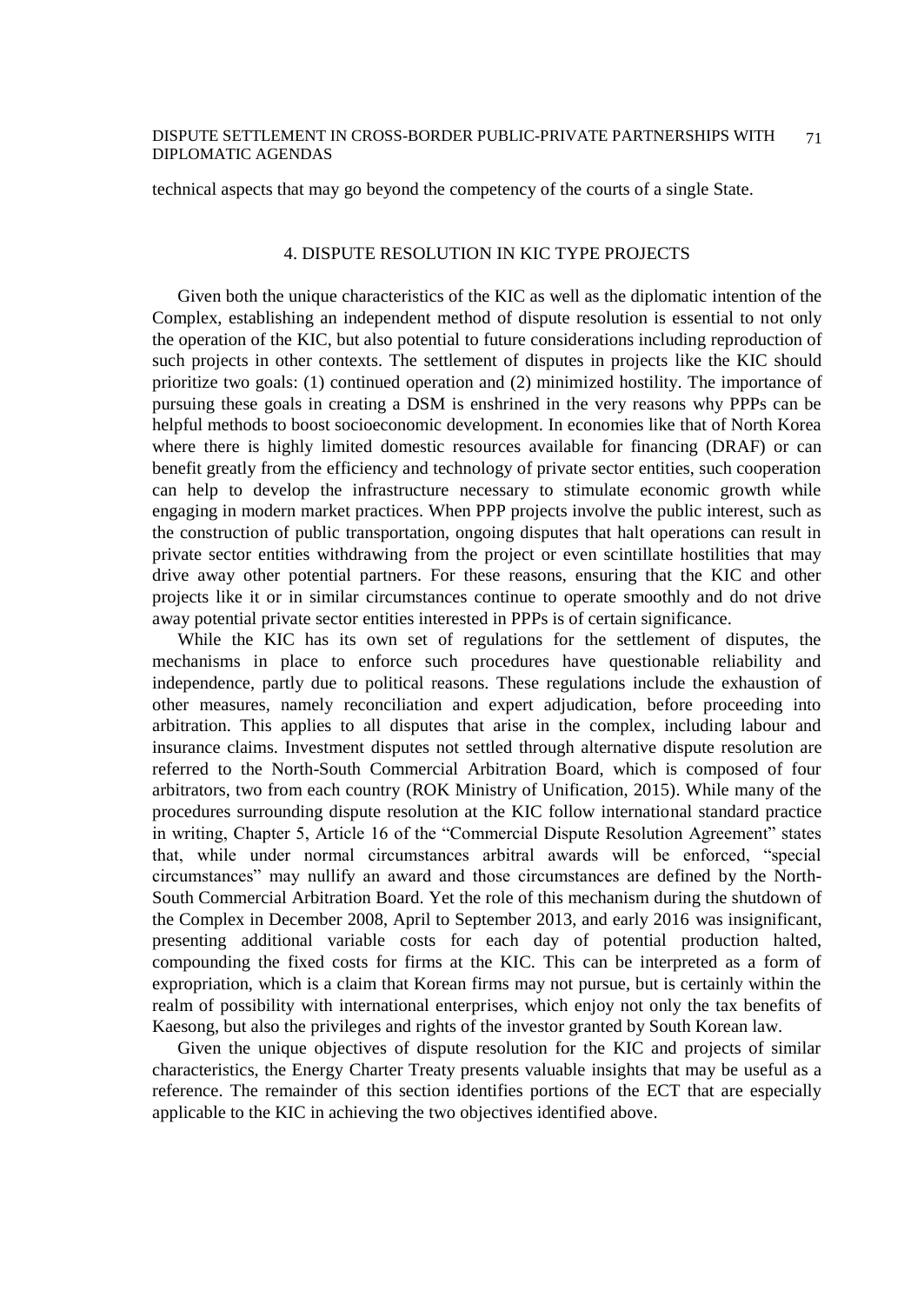### **4.1. Expert Adjudication as Mediation**

The Energy Charter has mandatory expert adjudication procedures before parties may pursue arbitration or litigation. This is to both provide the amicable resolution of a dispute through reconciliation as well as provide resolution methods that are less costly and timeconsuming as judicial relief. Since PPPs like the KIC include government expenditure, it is within the society's interest to reduce halted production since each unproductive day accrues opportunity costs whose burden would in some proportion be offset by costs to society. The reason why the ECT is particularly enlightening in application to the KIC is that the ECT dealt with specific types of disputes, providing procedures towards resolution that are often not found in more common arbitration procedures. Additionally, as energy related projects tend to be related to a nation's infrastructure, both PPPs and energy projects under the ECT take on a certain sensibility towards a nation's development. Thus, by adopting this preliminary mediatory exercise through the election of a third-party panel of experts available through intermediaries like the United Nations Development Programme, the World Bank Ground, or the Energy Charter Secretariat's expert roster can help bolster the effectiveness of these measures.

### **4.2. Lowering Administrative Barriers to Trade**

As pronounced in its preamble, the ECT seeks to liberalize international trade through the removal of barriers to trade in "Energy Materials and Products and Energy-Related Equipment," technologies, and services, as well as to establish a "secure and binding international legal basis" for such trade and investments (Energy Charter Secretariat, 2014: WWW). Pursuant to this endeavour, the ECT emphasizes avoiding the escalation of disputes that may obstruct the flow of relevant areas of trade. There are generally two ways that the ECT attempts to accomplish this objective.

The first is its general compliance with investment agreements at large on topics such as investor rights and compensation. Article  $10(1)$  and Article  $13(1)$  provide fair and equitable treatment to investors as well as ensures the prompt, adequate, and effective compensation for expropriated assets. Yet given the public good nature of the infrastructure projects that fall under the ECT, the definitions of expropriation and compensation are developed in more detail than one would see in a typical investment treaty. This includes the exact valuation of the investment in Article 13(2) and compensation requirements for the expropriation of investor assets following the nationalization of the "Area in which an Investor or any other Contracting Party has an Investment" (ECT, 2014: 34). Article 21(5b)(iii) adds to this definition by identifying the possibility of taxation as being a form of expropriation(ECT, 2014: 43), or creeping expropriation. Ensuring the procedural rule of law on matters of investor rights would ensure that not only foreign investors, but also national investors of from each of the contractual state parties may experience improved confidence. Government guarantees on investments act as attractive incentives for such projects, which need not be nullified by risk of expropriation.

The second is a dispute resolution process that begins with and generally revolves around the capacity to assess technically the nature of the dispute while ensuring the continuous flow of energy pursuant to Articles 7(6) and 7(7) regardless of the incidence of a dispute. The Secretary-General of the Energy Charter Secretariat shall appoint a conciliator who is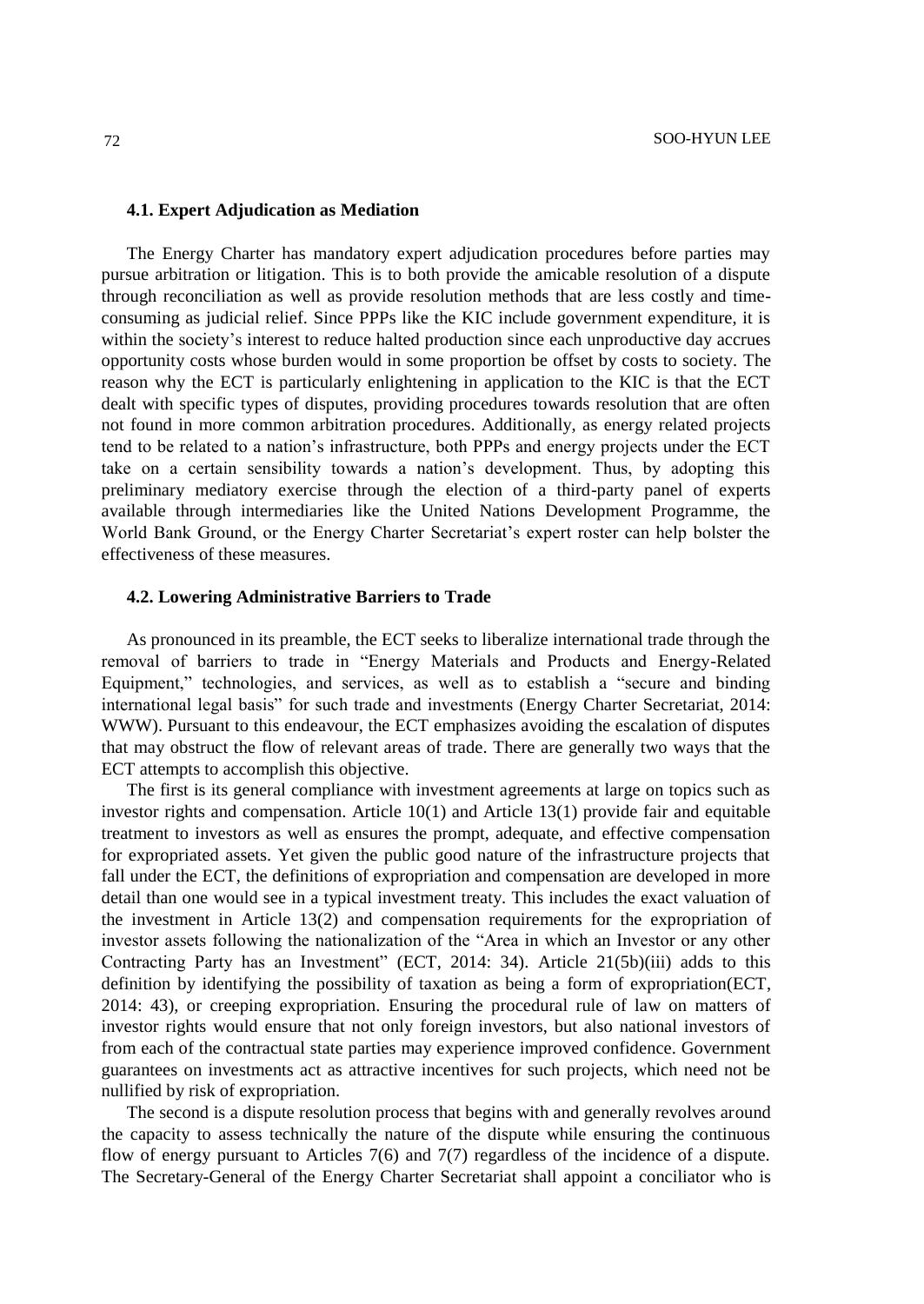experienced "in the matters subject to dispute." The conciliator, a third-party to the dispute, will attempt to "seek the agreement of the parties to the dispute to a resolution thereof or upon a procedure to achieve such resolution." If there is no resolution within 90 days, the conciliator will make recommendations while interim measures are applied (ECT, 2014: 26).

In the case of interim measures, the ECT Secretariat supports the resolution of disputes based on sufficient technical knowledge. As is elaborated in Annex D, *Interim Provisions for Trade Dispute Settlement*, the Secretariat will produce a final report that details with "every substantial issue raised before the panel and necessary to the resolution of the dispute" (ECT, 2014: 105) with comments from the Contracting Parties. Annex D also adds to the interim proceedings the selection of arbitrators, whom the Secretary-General may designate based on a "dispute settlement roster." Selection from the roster is done "strictly on the basis of objectivity, reliability and sound judgement and, to the greatest extent possible, shall have expertise in international trade and energy matters […]." Dispute resolution under the ECT is largely elaborated in Article 26, which does not provide substantial deviation from international arbitration in general practice. However, consistent with the goals of the ECT, these procedures first require the exhaustion of means to an amicable settlement for a period of three months, which provides for the corresponding conciliation period of 90 days stated in Article 6 and 7. After the conciliation period has passed, Article 26(3a) indicates that Contracting Parties give their "unconditional consent to the submission of a dispute to international arbitration."

While the above provisions may specifically apply to energy projects, the same conditions can be transferred to the continued operation of a manufacturing plant such as the KIC. While they do lack the technicality of cross-border energy facilities, the principles behind continued operation and third-party arbitration are especially valuable for the KIC and similar projects, as identified earlier in this exposition. Indeed, it may be argued that the limited success of the KIC is primarily due to the inconsistent operation of the Complex, swayed by fluctuations in the political climate.

Once the dispute reaches international arbitration, the ECT identifies three potential outlets in Article 26(4): the International Centre for the Settlement of Investment Disputes (ICSID); arbitration, sole or ad hoc, via the UNCITRAL Arbitration Rules; and proceedings through the Arbitration Institute of the Stockholm Chamber of Commerce. In terms of an ad hoc arbitration, Article 27 of the ECT lays out rules regarding the appointment of arbitrators and the enforcement of wards, all of which do not deviate significantly from the texts of the UNCITRAL Rules.

Those States that do not provide unconditional consent to arbitration after the initial filing of the dispute are listed in Annex ID of the ECT. According to Article 26(3) of the ECT, those countries listed in Annex ID are then required to provide a written statement of their respective "policies, practices, and conditions in this regard to the secretariat" at the same time that the ECT is ratified. While such a written statement may help to improve the transparency surrounding an Annex ID-listed State's general behaviour when it comes to the resolution of disputes, confidentiality takes precedence. Article 6(6) provides that there will be no requirements of information that may contradict national laws of the Contracting Parties in relation to the "disclosure of information, confidentiality, or business secrecy" (ECT, 2014: 24). Article 20 further elaborates on transparency requirements, stating that while relevant "laws, regulations, judicial decisions, and administrative rulings of general application made effective by any Contracting Party, and agreements in force between Contracting Parties, which affect other matters covered by this Treaty" are to be made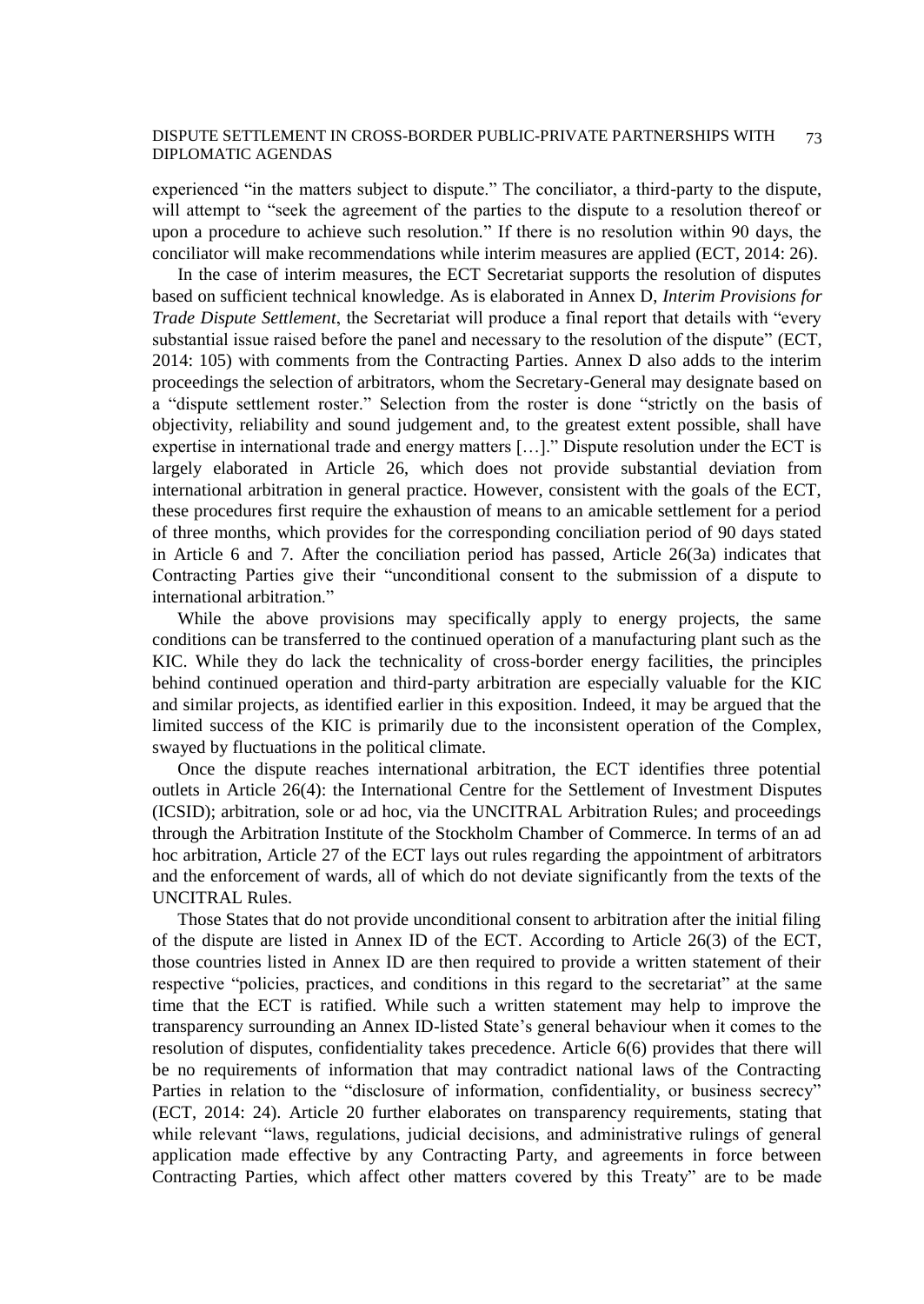readily available for reference, this does not require the Contracting Parties to disclose information that is interpreted as confidential.

The enforcement of an arbitral award in the ECT is in many ways favourable as an approach to the political manoeuvre of interrupting the plant's functions. The international element of these procedures may additionally strengthen the governance structure and rule of law in connection to the KIC, an impact that has been noted in academic literature.<sup>12</sup>

### 5. CONCLUSION

This paper examined the ways in which administrative barriers and uncertainty surrounding the resolution of a dispute have obstructed the KIC from reaching its potential, not only as a unique form of public-private partnership, but also as a diplomatic gesture of progressive good faith. To help wind back some of these hindrances, this paper suggested that introducing an independent, international forum and standardized rules for dispute settlement is necessary. This mechanism would have to be sensitive to two objectives in relation to the KIC, the first being able to ensure the continued operation of the facility in the instance of a conflict due to the high actual, opportunity, and diplomatic costs of a shutdown. The second objective that this dispute settlement mechanism must fulfil is to resolve disputes with minimized hostility. Given the exogenous nature of disruptions to the KIC's operations, inciting greater tension via this mechanism would be self-defeating. In responding to these two objectives, this paper proposed the use of the Energy Charter Treaty and its Secretariat for the resolution of disputes.

The projects that include the ECT are often those that are cross-border and complex, many times rendering conventional forms of dispute resolution ineffective or even detrimental to the project's goals. The expert adjudication as a form of mediation, interim measures, and a third party arbitral forum together provide a stable mechanism for the resolution of disputes without erecting obtrusive administrative barriers that may depress trade.

Regarding the long-term and public nature of the projects of both energy and PPP projects, there are further conclusions made here. The ECT prioritizes both the expedited resolution of disputes as well as ongoing operation of energy services such as transit. Discontinuation and delay present externalities that may not be present in construction and infrastructure projects at large. For instance, the construction of a pure public good through a PPP can present diminished marginal social benefits with the further allocation of costs and resources that are accrued during the delay period. Thus, delays presents considerable weights in the cost-efficiency in such projects and should, when possible, be avoided.

Delmon (2010) described a comprehensive concession agreement as employing a mixture of dispute resolution mechanisms that best minimizes the "detriment to [the contracting parties'] working relationship" (Delmon, 2009: 406). This echoes the recommendations given in the UNCITRAL Legislative Guide on Privately Funded Infrastructure Projects, which calls for the need for the use of dispute settlement mechanisms "that avoid as much as possible the escalation of disagreements between the parties and preserve their business relationship; that prevent the disruption of the construction works or the provision of the

 $12$  See, for instance, Wilt (2008), Kanetake (2016), Goldsmith and Levinson (2009); Ginsburg, Chernykh, and Elkins (2008).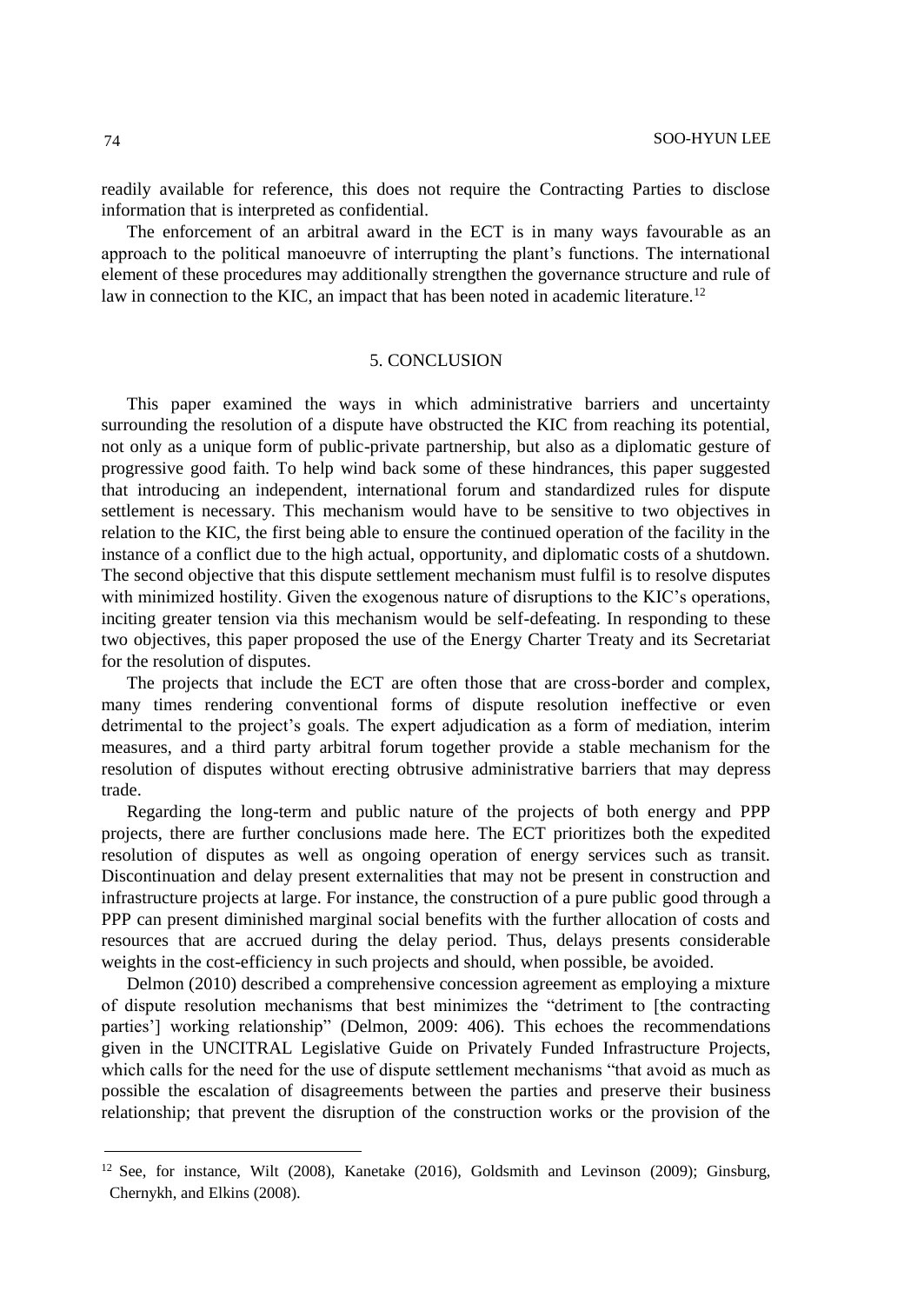services; and that are tailored to the particular characteristics of the disputes that may arise" (UNCITRAL, 2000: 174). In order to continue benefiting from such innovative projects as the Kaesong Industrial Complex, it is imperative to buffer those mechanisms that ensure the systematic and peaceful resolution of disputes. Otherwise, a single disagreement may lead to the collapse of something worth preserving.

### **Article Received: 11-29-2016 Revised: 12-29-2016 Accepted: 01-06-2017**

### REFERENCES

- Babson, Bradley O. *The Kaesong Opportunity*, US-KOREA INSTITUTE AT SAIS (Aug. 23, 2013). Available at: [http://38north.org/2013/08/bbabson082313/].
- Bong-jo, Rhee. *Tours to Mt. Kumgang Should be Resumed*, KOREA FOCUS (July 12, 2012). Available at: [http://www.koreafocus.or.kr/design2/layout/content\_print.asp?group\_ id=104183].
- Delmon, Jeffrey. 2009. *Private Sector Investment in Infrastructure: Project Finance, PPP Projects, and Risk* (2nd ed). Netherlands (Kluwer Law International).
- Energy Charter Secretariat. 2014. *The Energy Charter Treaty (with Incorporated Trade Amendment) and Related Documents*. Web. Accessed 2016 Mar. 15. Available at: [http://www.energycharter.org/process/energy-charter-treaty-1994/energy-chartertreaty/].
- Gwertzman, Bernard and Marcus Noland. "Are North and South Korea Back in Business?" COUNCIL ON FOREIGN RELATIONS. Web. 2013 Aug. 14, 2013. Accessed 2015 Feb 17. Available at: [http://www.cfr.org/north-korea/north-south-korea-back-business/ p31232].
- Hyundai Asan. *Kaesong Industrial Complex* (last visited Feb. 17, 2015). Available at: [http://www.hdasan.com/english/kaesong/incentive01.jsp].
- Hyundai Research Institute. "10 Year Assessment of and Development Proposal for Operating the Kaesong Industrial Complex" (in Korean). *VIP Report* 14-44 (Issue 595). Web. 2014 December 8. Accessed 2016 December 29. Available at: [http://hri. co.kr/board/reportView.asp?firstDepth=1&secondDepth=2%20&numIdx=24476].
- Jun, Kwanwoo. *A Rundown of the Kaesong Industrial Complex,* WALL STREET JOURNAL (Apr. 3, 2013), http://blogs.wsj.com/korearealtime/2013/04/03/a-rundown-of-thekaesong-industrial-complex/.
- Kim, Ho Cheol. 2008. "Does Annex 22-B of the Proposed United States-Korea Free Trade Agreement Contemplate and Allow for Trade with Respect to North Korea." 40 GEO. J. INT'L L. 67: pp 72-76.
- Kwaak, Jeyup S. *German Firm to Open Sales Office Inside North Korean Complex*, WALL STREET JOURNAL (June 10, 2014), http://blogs.wsj.com/korearealtime/2014/06/10/ german-firm-to-open-sales-office-inside-north-korean-complex/.
- Lee, Pierce. 2013. "Rules of Origin and the Kaesong Industrial Complex: South Korea's Uphill Battle against the Principle of Territoriality." 39 N.C. J. INTL'L L. & COM. REG. 1, 7. Available at: [http://www.law.unc.edu/journals/ncilj/issues/volume39/ issue-1-fall-2013/rules-of-origin-and-the-kaesong-industrial-complex-south-koreasuphill-battle-against-the-principle-of-territoriality/].

Ministry of Unification, Republic of Korea. *White Paper on Korean Unification 2014* (in